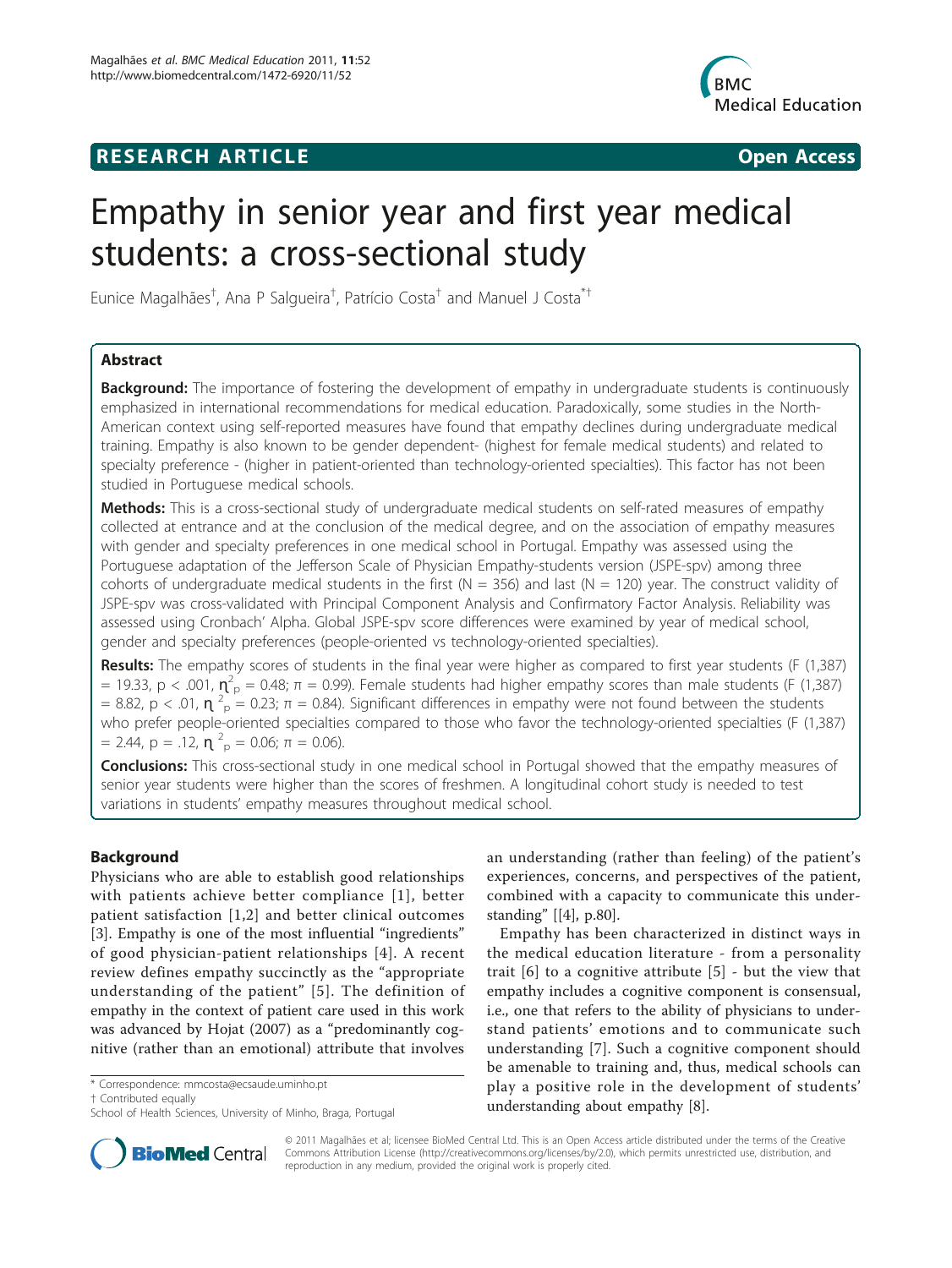Despite a general awareness of the importance of physician empathy in patient care, some studies in the North-American context have found a decline in selfreported measures of empathy of undergraduate students throughout medical school [[8](#page-6-0)-[10\]](#page-6-0) and post-graduate training [\[11\]](#page-6-0). In those studies it is suggested that "erosions" in empathy can be associated with the learning context, the "hidden curriculum", student difficulties in dealing with stressors in medical education, and poor role modelling in the academic and clinical workplaces [[12,13\]](#page-6-0). The disturbing possibility is that medical education might be injuring instead of nurturing empathy. Most of the evidence for a decline in empathy originates from studies developed in medical schools in the USA [[8](#page-6-0)-[10](#page-6-0)]. There is only one study outside the USA conducted in Trinidad and Tobago that shows a decrease of self-reported empathy [[14\]](#page-6-0). The generalization of findings within the USA or elsewhere is uncertain, since the studies were restricted to one medical school and were based on self-reported measures of empathy - usually derived from physician scores on instruments completed in the absence of patients. Recent cross-sectional studies in Japan and Korea found the highest values for measures of empathy, by year of medical school, in senior students [[15,16\]](#page-6-0). A cross-sectional study in Iran did not find variations in empathy [\[17\]](#page-6-0). The effect of undergraduate medical training on the development of medical students' empathy remains unclear.

There are research instruments available to measure the multifaceted construct of empathy. Among the selfreported instruments applicable in the context of medical education (e.g., Interpersonal Reactivity Index, Balanced Emotional Empathy Scale) [\[4](#page-5-0)-[6,](#page-5-0)[18\]](#page-6-0), the Jefferson Scale of Physician Empathy (JSPE) is specific to patient care and exists in two versions, the physician version and the student version, both of which have been submitted to psychometric evaluation. The face validity, construct and content validity, criterion-related validity, and reliability of the scale have been demonstrated for the original English version in the USA [[11](#page-6-0),[19\]](#page-6-0). The student version of JSPE has been adapted to several countries and languages [[11](#page-6-0),[15-17](#page-6-0),[19-21](#page-6-0)] including Portugal [\[22\]](#page-6-0). Although the JSPE student version assesses the students' orientation towards empathy, JSPE measures have been found to be associated with behaviours of empathy [\[4](#page-5-0)].

#### Purpose of the study

As part of an ongoing longitudinal study with multiple cohorts, medical students in the School of Health Sciences of the University of Minho in Braga, Portugal were asked to complete the Portuguese adaptation of the JSPE (JSPE-spv) [[22\]](#page-6-0). The present cross-sectional analysis addresses the differences in empathy scores between first year and senior students, between genders, and between specialty preferences. The research hypotheses were that empathy scores for first year medical students will be higher than for senior students, the scores for female students will be higher than the scores for male students' scores and a student preference for "people-oriented" specialties is associated with higher empathy scores as compared with a preference for "technology-oriented" specialties.

## Methods

#### Participants

Participants included 476 medical students from 6 entering classes at the School of Health Sciences - University of Minho, in the first  $(N = 356)$  and sixth year  $(N = 120)$  of the curriculum. There were 321 females (67.4%) and 155 males (32.6%) students in the study population.

Three cohorts completed the questionnaires in the 1st year (cohorts defined here as 4, 5, 6) and 3 cohorts in the 6th year (cohorts defined here as 1, 2, 3). The study sample includes all students for whom the complete sets of data were available. The data were extracted from University of Minho's Medical Education Unit longitudinal database, which was the central repository for individual student data. Responses from first year medical students were collected at the beginning of the medical school and the responses from sixth year students at the end of training. The curriculum and the teaching methods were stable over the period in which the two cohorts were assessed. The response rate for the total sample was 92% (Table 1).

#### **Instruments**

The medical students completed two questionnaires: the Jefferson Scale of Physician Empathy - students'

#### Table 1 Description of study participants

|                                         |            | Frequency<br>(%) | Response<br>rate* $(%)$ |
|-----------------------------------------|------------|------------------|-------------------------|
| Academic Year                           | $1st$ year | 356 (74,7)       |                         |
|                                         | $6th$ year | 120(25,3)        |                         |
| Gender                                  | Females    | 321 (67,4)       |                         |
|                                         | Males      | 155 (32,6)       |                         |
| Cohort                                  |            |                  |                         |
| (year of entering in medical<br>school) | 1(2001)    | 43 (9)           | 86                      |
|                                         | 2(2002)    | 30(6.3)          | 79                      |
|                                         | 3(2003)    | 47 (9.9)         | 94                      |
|                                         | 4 (2007)   | 105(22.1)        | 95                      |
|                                         | 5(2008)    | 130 (27.3)       | 94                      |
|                                         | 6(2009)    | 121 (25.4)       | 93                      |
|                                         | Total      | 476 (100)        | 92                      |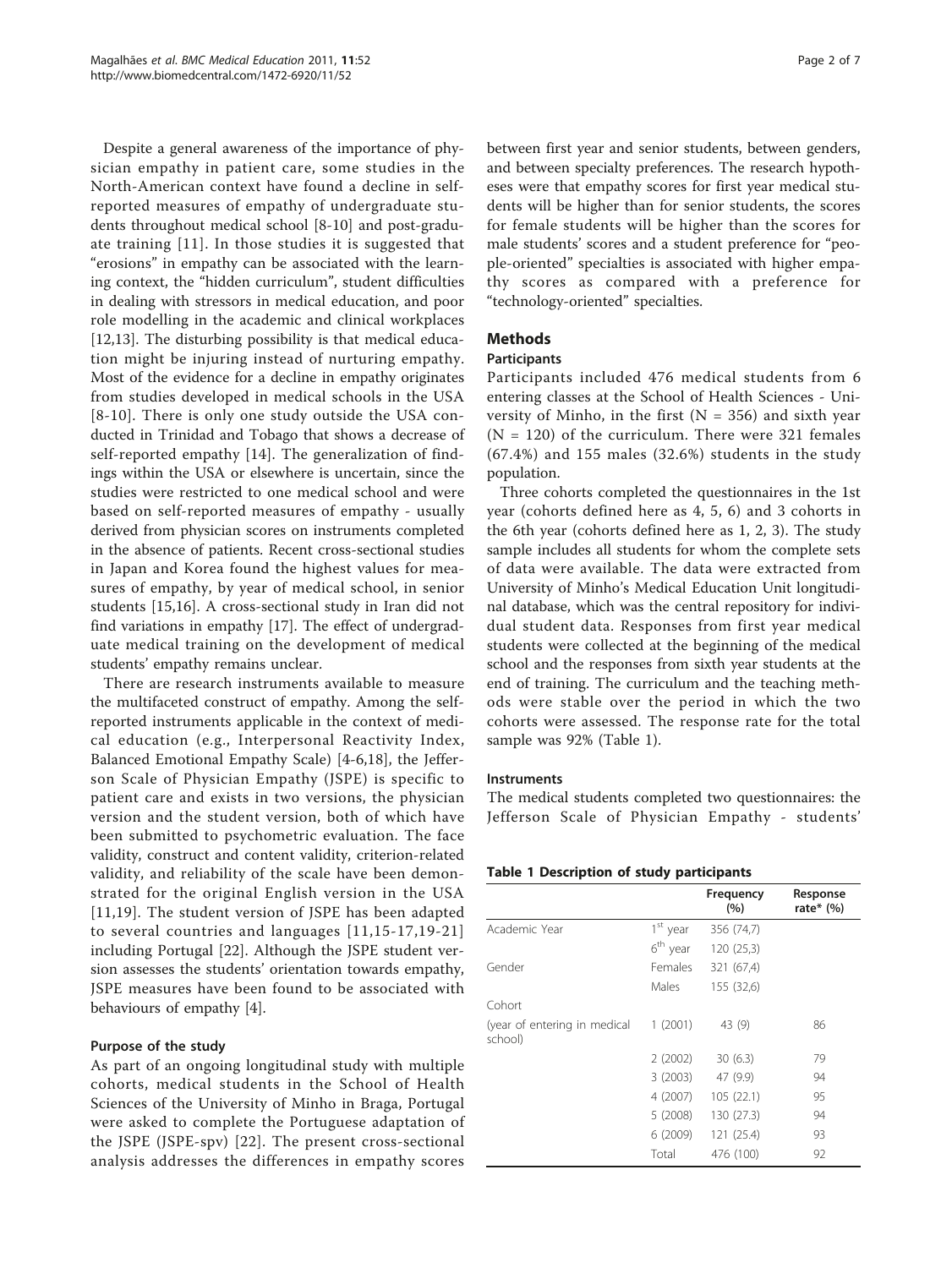Portuguese version (JSPE-spv) and an Admission Survey developed locally that includes an item asking students about their specialty preferences at the time.

## Jefferson Scale of Physician Empathy (JSPE) - students Portuguese version

The JSPE-spv includes 20 Likert scale items which are scored from 1 (Strongly disagree) to 7 (strongly agree). The 20 items are classified according to one of three subscales: "Perspective Taking" (10 items); "Compassionate Care" (8 items) and "Standing in the Patient's Shoes" (2 items). The translation and adaptation of JSPE-sv has been described in a Portuguese publication [[22](#page-6-0)] and followed established research guidelines [[23](#page-6-0)]. The JSPE-spv was translated into Portuguese by a researcher with a detailed understanding of the instrument. Subsequently the instrument was reviewed by two bilingual individuals, and the "Modified Direct Translation" method was applied [\[23](#page-6-0)]. The back-translation was conducted by a native Portuguese speaker fluent in English. The latter version was then sent to the authors of the original version for their approval. The psychometric properties of JSPE-spv were previously tested with a different sample with a confirmatory factor analysis approach [[22](#page-6-0)].

#### Specialty Preferences

This study focused on the following item of the Admission Survey: "What is the specialty that you might consider choosing in the future?" Forty-seven possible specialties choices were listed in this item. Student preferences were classified into two previously defined broad groups designated as "people-oriented" and "technology-oriented" specialties [[21\]](#page-6-0). The "people-oriented" specialties require extensive encounters with patients and attention to psychosocial factors (e.g., Primary Care, Gynecology/Obstetrics, Psychiatry, Pediatrics, Internal Medicine and Cardiology). The "technology-oriented" specialties are centered on procedurals and require technical skills (e.g., Anesthesiology, General Surgery, Orthopedics and Radiology) [[4\]](#page-5-0).

## Procedures

Participation was voluntarily and students were assured that their responses were confidentiality. Informed consent was obtained from all participants. Evidence of construct validity of scores was collected with the present sample and cross-validated. Data were analysed with PASW Statistics 18 (Predictive Analytics SoftWare Statistics) [[24](#page-6-0)] and AMOS 18 [[25\]](#page-6-0).

## Statistical Analyses

Two-way ANOVA was computed to assess differences on total scores related to gender, specialty preferences and year of medical school (first year vs. sixth year), and MANOVA was used to assess differences on the three dimensions of empathy. The absolute values of skewness and kurtosis for all items were within the acceptable range of the normal distribution (lower than 3.0 and 8.0, respectively) [[26\]](#page-6-0). The cross-validation of the JSPE-spv structure was assessed using a holdout method with Principal Component Analysis and Confirmatory Factor Analysis, applied to two sub-samples which included 238 participants each (A and B) obtained from randomization of the full sample. Sub-sample A was subjected to an exploratory principal component analysis with Varimax rotation. The fit of the exploratory structure retained in this first step was then assessed to sample B using confirmatory factor analysis with Maximum Likelihood estimation. Reliability was estimated using Cronbach Alpha.

## Results

#### Retest the construct validity of JSPE-spv

To strengthen the findings regarding differences in empathy measures as a function of medical training, we retested the psychometric characteristics of the instrument with the present sample. A previous exploratory study tested the factorial structure without a holdout method of cross-validation [[22\]](#page-6-0). The present study follows a cross-validation process with Principal Components Analysis (PCA).

Our tests of the necessary assumptions to the application of PCA were successful: KMO = 0.77 (i.e., measure of sampling adequacy test) and Bartlett's Test of Sphericity was significant ( $p < .001$ ) (i.e., the test of significance of correlation between variables). The crossvalidation revealed a factorial structure that was in accordance with the three dimensions of original version, with the exception of six items that showed the highest loadings on unintended components (2, 10, 13, 18, 19, and 20) and two items (18,19) that showed poor loadings (lower than .30) (cf. Table [2\)](#page-3-0).

The total variance explained by the three dimensions of empathy was 37.4% which is similar to the values reported in the literature [\[17\]](#page-6-0). Confirmatory Factor Analysis (CFA) revealed that the model with "no correlated errors" (Fit Model A) displayed poor fit index values, based on the  $\chi$ 2/df ratio, the Comparative Fit Index (CFI) and Root Mean Square Error of Aproximation (RMSEA) [[27,28\]](#page-6-0). Therefore, a second model was tested, with possible violations of "no correlated errors" (Fit Model B). A satisfactory level of model fit was achieved (Table [3\)](#page-4-0).

Cronbach's Alpha for total scale was .77 which is similar to previous reliability values (.76) reported in the Portuguese publication. These values are below those reported by the original in the USA [[4\]](#page-5-0), but similar to the results found for adaptations developed in the Republic of Korea and Japanese [\[15,16\]](#page-6-0).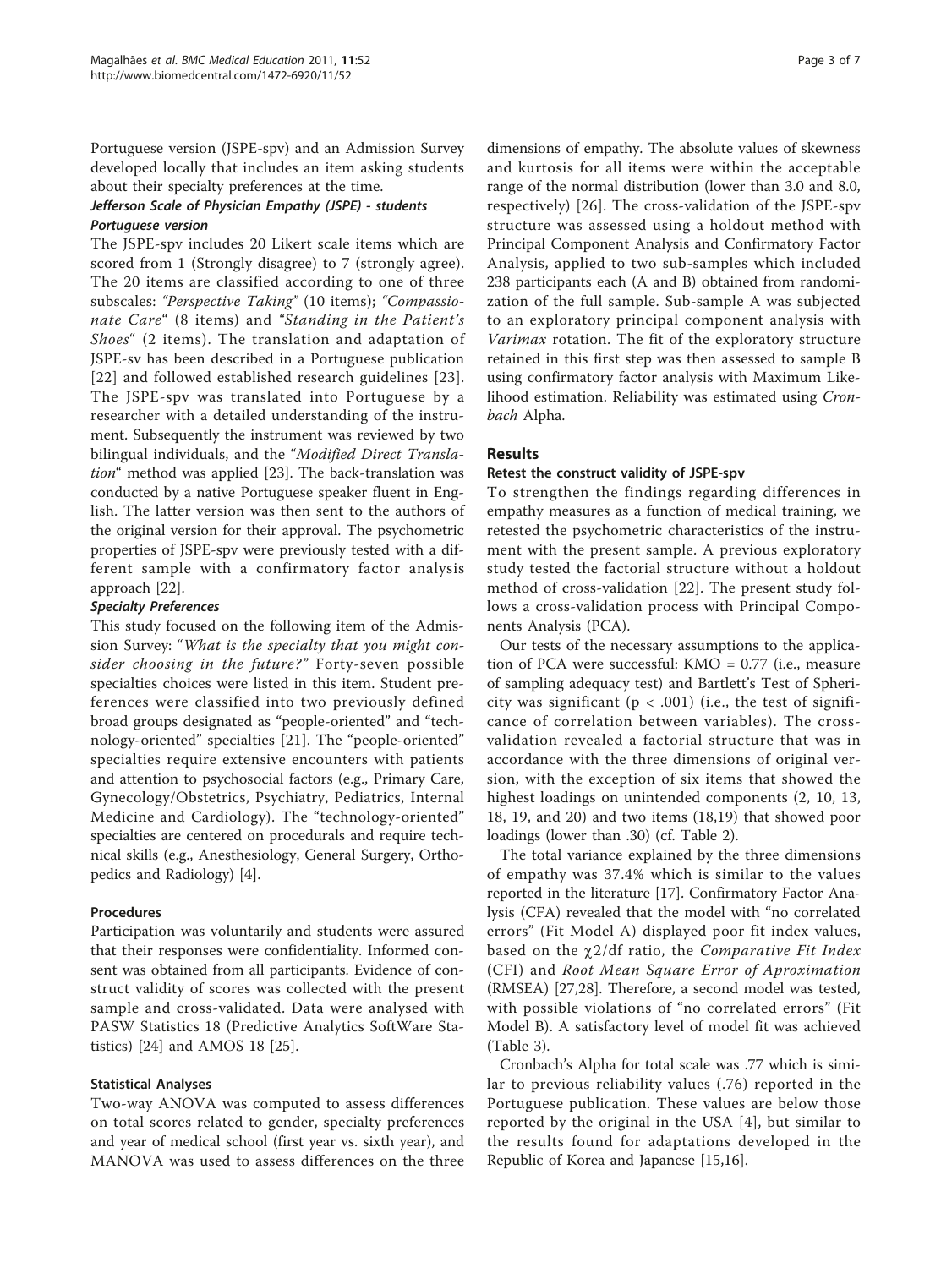#### <span id="page-3-0"></span>Table 2 Principal Components with Varimax rotation solutions of JSPE-vs items

| Item                                                                                                                                                                                                             | <b>Communalities</b> | Components            |                       |                                       | Correlation |
|------------------------------------------------------------------------------------------------------------------------------------------------------------------------------------------------------------------|----------------------|-----------------------|-----------------------|---------------------------------------|-------------|
|                                                                                                                                                                                                                  |                      | Compassionate<br>care | Perspective<br>taking | Standing in<br>the Patient's<br>Shoes | $r***$      |
| 14. I believe that emotion has no place in the treatment of medical<br>illness                                                                                                                                   | .488                 | .694                  | $-0.016$              | .073                                  | .594        |
| 8. Attentiveness to patients' personal experiences does not<br>influence treatment outcomes                                                                                                                      | .466                 | .662                  | .089                  | .140                                  | .591        |
| 1. Physicians' understanding of their patients' feelings and the<br>feeling of their patients' families does not influence medical or<br>surgical treatment                                                      | .423                 | .624                  | $-179$                | .030                                  | .412        |
| 20. I believe that empathy is an important therapeutic factor in<br>medical treatment                                                                                                                            | .512                 | .583                  | .411                  | $-0.054$                              | .608        |
| 10. Patients value a physician's understanding of their feelings<br>which is therapeutic in its own right                                                                                                        | .376                 | .572                  | .219                  | .017                                  | .553        |
| 13. Physicians should try to understand what is going on in their<br>patients' minds by paying attention to their non-verbal cues and<br>body language                                                           | .368                 | .528                  | .274                  | .117                                  | .524        |
| 7. Attention to patients' emotions is not important in history taking                                                                                                                                            | .243                 | .469                  | .126                  | $-.081$                               | .447        |
| 2. Patients feel better when their physicians understand their<br>feelings                                                                                                                                       | .247                 | .454                  | .170                  | .111                                  | .346        |
| 11. Patients' illnesses can be cured only by medical or surgical<br>treatment; therefore, physicians' emotional ties with their patients<br>do not have a significant influence in medical or surgical treatment | .251                 | .444                  | .133                  | .190                                  | .499        |
| 12. Asking patients about what is happening in their personal lives<br>is not helpful in understanding their physical complaints.                                                                                | .230                 | .394                  | $-0.015$              | .273                                  | .466        |
| 17. Physicians should try to think like their patients in order to<br>render better care                                                                                                                         | .520                 | .005                  | .720                  | .034                                  | .435        |
| 9. Physicians should try to stand in their patients' shoes when<br>providing care to them                                                                                                                        | .469                 | .085                  | .658                  | .167                                  | .499        |
| 16. Physicians' understanding of the emotional status of their<br>patients, as well as that of their families is one important<br>component of the physician-patient relationship                                | .622                 | .454                  | .644                  | $-0.037$                              | .612        |
| 15. Empathy is a therapeutic skill without which the physician's<br>success is limited                                                                                                                           | .382                 | .326                  | .504                  | $-147$                                | .484        |
| 5. A physician's sense of humor contributes to a better clinical<br>outcome                                                                                                                                      | .215                 | .260                  | .370                  | $-102$                                | .387        |
| 4. Understanding body language is as important as verbal<br>communication in physician-patient relationships                                                                                                     | .217                 | .196                  | .364                  | .214                                  | .338        |
| 18. Physicians should not allow themselves to be influenced by<br>strong personal bonds between their patients and their family<br>members                                                                       | .090                 | .138                  | $-.264$               | .039                                  | .192        |
| 6. Because people are different, it is difficult to see things from<br>patients' perspectives                                                                                                                    | .690                 | $-068$                | .022                  | .828                                  | .248        |
| 3. It is a difficult for a physician to view things from patients'<br>perspectives                                                                                                                               | .565                 | .101                  | $-0.093$              | .739                                  | .298        |
| 19. I do not enjoy reading non-medical literature or the arts                                                                                                                                                    | .108                 | .192                  | .075                  | .256                                  | .216        |
| Eigenvalues                                                                                                                                                                                                      |                      | 4.42                  | 1.69                  | 1.36                                  |             |
| % of Explained Variance                                                                                                                                                                                          |                      | 17.65                 | 11.85                 | 7.89                                  |             |
| Cronbach's Alpha                                                                                                                                                                                                 |                      | .63                   | .74                   | .64                                   |             |

## Student empathy: comparisons considering the stage of training in medical school, gender and specialty preferences

Our tests of the homogeneity of variances by the Levene' test were succsessful (F(7) = 1.23; p = .287). A comparative analysis of the mean JSPE-vs scores, revealed that measures for seniors ( $M = 118.21$ ;  $SD =$ 

9.10) were statistically higher than for first year students  $(M = 110.31; SD = 10.63; F(1,387) = 19.33, p < .001, \eta$  $p^2$ <sub>p</sub> = 0.48;  $\pi$  = 0.99). The self-reported measures showed that students in later stages of training had higher scores on two dimensions of the scale: "Perspective taking" ( $M = 59.38$ ;  $SD = 6.31$ ; F (1,475) = 27.41, p < .001,  $n_{\text{p}}^2$  = 0.55; π = 0.99) compared to freshmen (*M* = 55.82;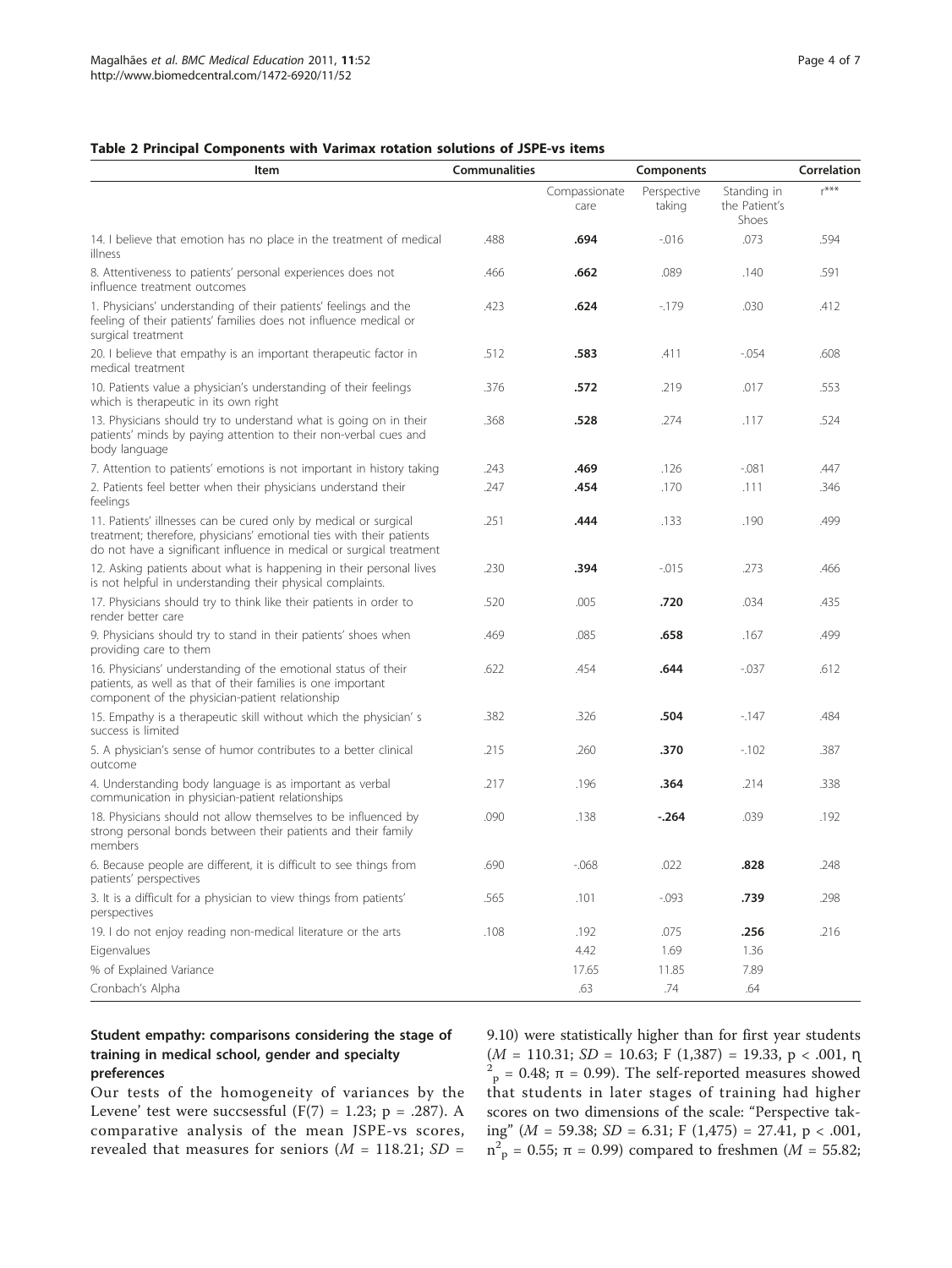<span id="page-4-0"></span>Table 3 Fit Indices for Empathy model

| $\chi^2$ (df) Sig.        |     |  | Ratio $\chi^2$ /df TLI CFI RMSEA (HI90) |
|---------------------------|-----|--|-----------------------------------------|
| Model A 481,401 (173) *** | 2.8 |  | .57 .61 .087 (.096)                     |
| Model B 200,444 (160)*    | 1.3 |  | $.94$ $.95$ $.033$ $(.046)$             |

 $SD = 6.48$ ) and also for "Compassionate Care" (F (1,475) = 32.31, p < .001, η  $^2$ <sub>p</sub> = 0.64; π = 1.00; Seniors (*M* = 48.78;  $SD = 4.04$ ) compared to freshmen ( $M = 45.81$ ; SD = 5.22). No significant differences were found on the third dimension "Standing in the Patient's Shoes".

Therefore, the data contradicted the first hypothesis that the empathy total score of entering students is higher than in seniors and concur with previous crosssectional studies that found highest measures of empathy in senior medical students [\[15,16\]](#page-6-0).

In terms of comparisons by gender, the empathy scores of female students ( $M = 112.86$ ;  $SD = 10.81$ ) were higher than the scores of male students  $(M =$ 110.32;  $SD = 10.69$ ; F (1,387) = 8.82, p < .01,  $\eta^2$ <sub>p</sub> = 0.23;  $\pi = 0.84$ ). Female students (*M = 47.17; SD = 4.86*) scored significantly higher than males merely on "Compassionate Care" ( $M = 45.30$ ;  $SD = 5.38$ ; F (1,475) = 14.53, p < .001, η  $^2$ <sub>p</sub> = 0.30; π = 0.97). No significant differences were found on "Perspective Taking" and "Standing in the Patient's Shoes".

No significant differences were found between students with a preference for "people-oriented"  $(M =$ 113.18;  $SD = 10.92$ ) vs "technology-oriented" specialties  $(M = 110.77; SD = 10.52; F (1,387) = 2.44, p = .12, \eta^2$  $= 0.06$ ; π = 0.06).

The Multivariate Analysis of Variance reveals an interaction effect between medical stage of training and specialty preferences, and between gender and medical stage of training. Specifically, the female students in the sixth year ( $M = 120.77$ ;  $SD = 7.46$ ) scored significantly higher on JSPE-spv than male students ( $M = 113.19$ ; SD  $= 10.01$ ; t(118) = -3.98 p < .001), but no statistically significant gender differences were found by gender in first year students. Students who preferred "people-oriented" specialties on the 6<sup>th</sup> year ( $M = 119.85$ ;  $SD = 8.29$ ) scored significantly higher on JSPE-spv than "technology oriented" students ( $M = 113.84$ ;  $SD = 9.86$ ; t(90) = -2.94 p < .01). No statistically significant differences in empathy scores by specialty preferences were found among 1<sup>st</sup> year students.

No interaction effects were found between gender and specialty preferences nor between gender, specialty preferences and medical stage of training (cf. Table 4).

#### **Discussion**

The present cross-sectional study collected measures of empathy using the JSPE-spv from 6 cohorts of undergraduate students, to compare the students' understanding

Table 4 Two way ANOVA: the association of empathy with specialty preferences, gender and Medical stage of training

|                                                            | F      | Р-    | $\eta_{\rm p}^2$ | $\pi$ |
|------------------------------------------------------------|--------|-------|------------------|-------|
|                                                            |        | value |                  |       |
| Gender                                                     | 8.816  | .003  | .023             | .842  |
| Specialty Preferences                                      | 2.438  | .119  | $.006$ $.344$    |       |
| Medical stage of training                                  | 19.326 | .000  | .048             | .992  |
| Gender*Specialty Preferences                               | .004   | .953  | .000             | .050  |
| Gender*Medical stage of training                           | 5.482  | .020  | .014             | .646  |
| Specialty Preferences*Medical stage of<br>training         | 4.025  | .046  | .010             | .517  |
| Gender*Specialty Preferences* Medical stage<br>of training | 1.511  | .220  | .004             | .232  |

about empathy in seniors and first year medical students. Our findings are similar to those of past studies undertaken with 6 year undergraduate medical programs with Japanese and Korean versions of the instrument [[15,16](#page-6-0)]. Even though no causal interpretations should be made in terms of increases empathy scores due to the cross-sectional design of the study, they open the possibility that the measures might have increased during medical training. To clarify how empathy measures vary throughout undergraduate medical education, an ongoing longitudinal study is collecting repeated measures of empathy of the same cohorts in years one and six.

This study identified differences on JSPE-spv scores by gender, confirming findings from other reports [[7,](#page-5-0)[8,21](#page-6-0)]. The study also found an interaction effect between stage of training and gender as the only significant gender differences in empathy scores were found in  $6<sup>th</sup>$  year students. We can offer two non-exclusive explanations for the gender differences. One is based on the evolutionary theory of parental investment, according to which females are expected to develop a stronger sense of caring for offspring than men [[11\]](#page-6-0), and should thus be more skilled in understanding their offspring and in communicating such understanding. There is a possible parallel between such skills, as applied to offspring, and empathy, as applied to patients. This is consistent with the findings that the gender differences could be traced to the "Compassionate Care" dimension of the scale. The second explanation would be related to differences between genders in role expectations. Females are more likely to develop interpersonal relationships and to offer emotional support than males [[11](#page-6-0),[15,20,21\]](#page-6-0), and tend to exhibit more social sensitivity and humanistic and careoriented attitudes, whereas men tend to adopt justiceoriented attitudes, dominance, independence and control [[7](#page-5-0)].

The cross-validation of the psychometric properties of the JSPE-spv through Principal Component Analysis with the study sample, replicated the three factors in the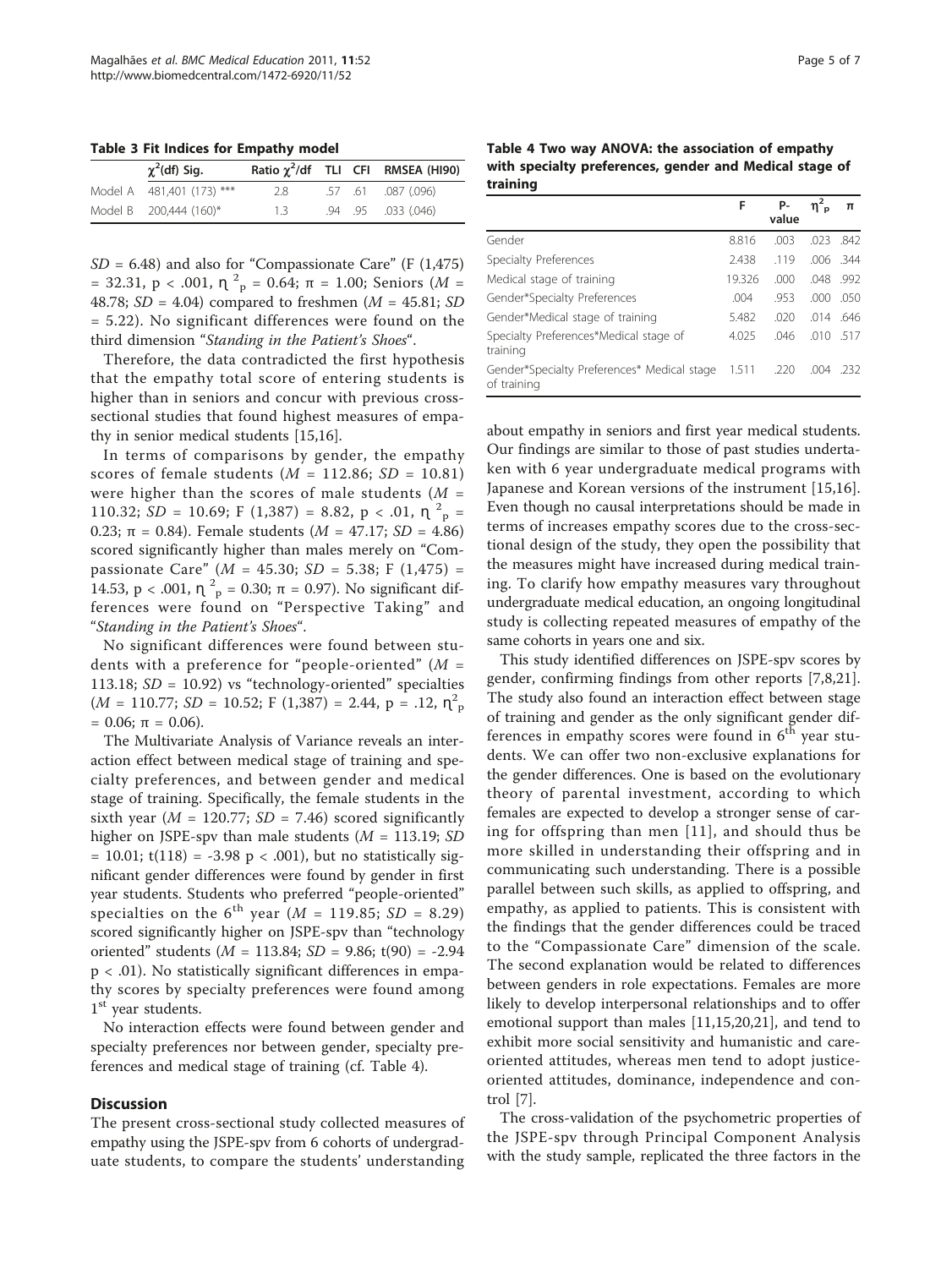<span id="page-5-0"></span>Portuguese version original model, "Compassionate Care", "Perspective Taking" and "Standing in the patients shoes", and explained 37% of variance. This is similar to results obtained in previous research [\[16\]](#page-6-0). The percentage of variance explained by JSPE-spv is relatively low, nevertheless, according to Hair and colleagues (1998) in the Social Sciences, solutions that account for 60% or even less of the total variance are considered satisfactory [[29\]](#page-6-0). Confirmatory factor analysis modelling of the exploratory solution also yielded a good model fit with item correlated errors. Also, the reliability value of the Portuguese version (Cronbach' Alpha .77), albeit lower than the original (Cronbach' Alpha .89), is above the '.7 value and similar to other versions of JSPE (e.g., the Japanese version with Cronbach' Alpha of 0.80) [\[15](#page-6-0)]. As to the two items with poor loadings, they were maintained in the JSPE-spv after verification that their exclusion would lead to a minor improvement of the scale's reliability (Cronbach' Alpha 0.78 if items deleted).

Additionally, to test the influence of such items on our results, an alternative ANOVA was performed considering the dependent variable "JSPE-sv score" computed without those two items and the all conclusions remain [Gender:  $F(1,380) = 6.77$ ,  $p < .05$ ; Specialty Preferences:  $F(1,380) = 3.17$ ,  $p = .08$ ; Medical stage of training:  $F(1,380) = 16.07$ ,  $p < .001$ ]. Maintaining all items of the original JSPE-spv allows comparison with international studies using the same scale.

There are several potential limitations to consider. Firstly, our study is cross-sectional and not a longitudinal follow up. As such it does not reflect a real modelling of growth in empathy scores in the student cohorts. Secondly, the scores reported were derived from measures obtained with a self-reported instrument that have not been complemented with observational measurements.

The higher empathy scores among senior medical students could be cohort effects, but could also reflect the influence of training. It is not known which educational elements might be associated with the latter possibility. One plausible candidate would be the curricular emphasis on the principles of humanism and patient centeredness in medical care. This begins in the four weeks of medical school. A vertically integrated humanities program running from year 1 up to year 6, maintains this emphasis. There are other important elements across the curriculum aimed at nurturing the development of empathy. The training of communication skills starts in the second year. Students interview a family at different points in time during the second and third years. Twenty per cent of the clinical clerkship time spent in primary care in urban, sub-urban and rural settings. Clerkship assessments include the clinical teachers' score of student "professionalism". Each student is

assessed up to 25 times during undergraduate studies (i. e., one assessment at each rotation) on this factor.

Further research is needed to identify how the formal curriculum may foster the growth of empathy in medical students [[30](#page-6-0),[31](#page-6-0)]. Complementary methods and instruments, such as peer assessment or observational approaches, would be valuable contributions to the study of variation in student empathy.

#### Conclusions

Our results showed that sixth year students displayed higher scores of empathy than first year medical students. There were significant associations between gender and empathy scores. Our findings also add a third undergraduate medical program to the short list of programs that have reported data on positive cross-sectional self-reported empathy variation during medical school. Results will be confirmed with a longitudinal design, already under way.

#### Acknowledgements

The authors are grateful to Drs Joseph Gonnella and Mohammadreza Hojat, from the Center for Research in Medical Education and Health Care (Jefferson Medical College, USA) for their support and insightful comments. They would also like to thank Dr. Andre de Champlain, from the National Board of Osteopathic Medical Examiners (USA) for methodological advice and Dr. John Yaphe, from the School of Health Sciences of the University of Minho for critically reviewing the text. The authors thank Jefferson Medical College for permission to adapt the original JSPE. The authors thank all students who participated in this study.

This work is sponsored by a grant from the Portuguese Foundation for Science and Technology - project PTDC/ESC/65116/2006.

#### Authors' contributions

All authors designed the study. EM and AS administered the surveys. EM and PC developed the statistical analysis. EM wrote the first draft of the manuscript. All authors have reviewed and approved the text of the manuscript.

#### Competing interests

The authors declare that they have no competing interests.

Received: 8 February 2011 Accepted: 29 July 2011 Published: 29 July 2011

#### References

- 1. Glaser K, Markham F, Adler H, McManus R, Hojat M: Relationships between scores on the Jefferson Scale of Physician Empathy, patient perceptions of Physician Empathy, and humanistic approaches to patient care: a validity study. Medical Science Monitor 2007, 13(7):291-294.
- 2. Wong S, Lee A: Communication skills and doctor patient relationship. Medical Bulletin 2006, 11(3):7-9.
- 3. Hojat M, Loius D, Markham F, Wender R, Rabinowitz C, Gonnella J: Physicians' [Empathy and Clinical Outcomes for Diabetic Patients.](http://www.ncbi.nlm.nih.gov/pubmed/21248604?dopt=Abstract) Academic Medicine 2011, 86(3):359-364.
- 4. Hojat M: Empathy in patient care: antecedents, development, measurement, and outcomes. New York NY: Springer: 2007.
- 5. Pedersen R: [Empirical research on empathy in medicine](http://www.ncbi.nlm.nih.gov/pubmed/19631488?dopt=Abstract)–A critical review. Patient Education and Counseling 2009, 76:307-322.
- 6. Hemmerdinger J, Stoddart R, Lilford S: [A systematic review of tests of](http://www.ncbi.nlm.nih.gov/pubmed/17233923?dopt=Abstract) [empathy in medicine.](http://www.ncbi.nlm.nih.gov/pubmed/17233923?dopt=Abstract) BMC Medical Education 2007, 7(24):1-8.
- 7. Hojat M, Gonnella J, Mangione S, Nasca T, Veloski J, Erdmann J, Callahan C, Magee M: [Empathy in medical students as related to academic](http://www.ncbi.nlm.nih.gov/pubmed/12047665?dopt=Abstract)